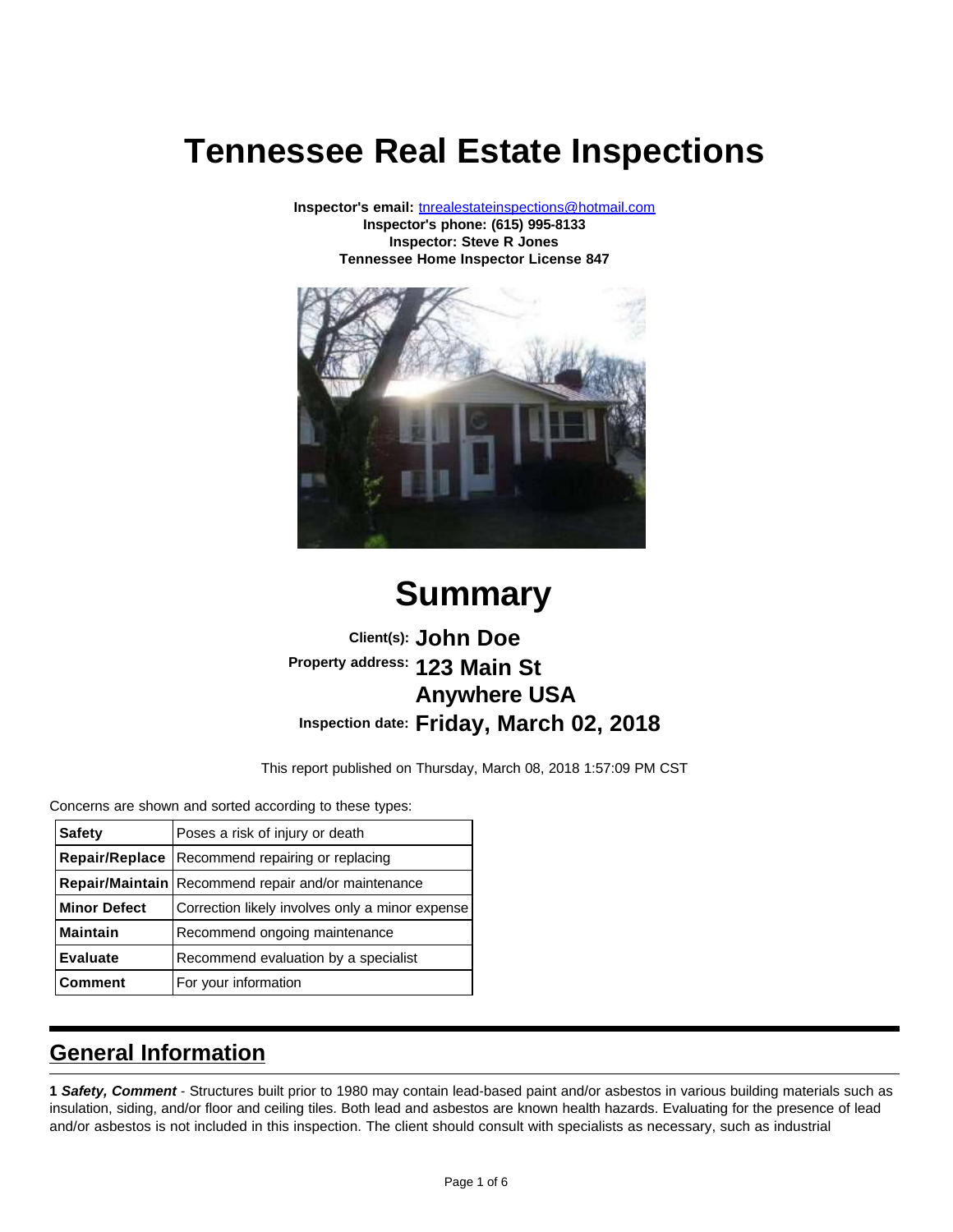hygienists, professional labs and/or abatement contractors for this type of evaluation. For information on lead, asbestos and other hazardous materials in homes, visit:

[http://www.epa.gov](http://www.epa.gov/) [http://www.cpsc.gov](http://www.cpsc.gov/) [http://www.cdc.gov](http://www.cdc.gov/)

#### **Grounds**

**2 Safety, Repair/Replace, Evaluate** - One or more trip hazards were found in sidewalk sections due to cracks, settlement, heaving and/or deterioration. A qualified contractor should evaluate and repair or replace sections as necessary to eliminate trip hazards.

**3 Repair/Replace, Evaluate** - Wooden timbers in retaining wall were leaning and deteriorated. A qualified person should evaluate and repair or replace sections as necessary.

## **Exterior / Foundation**

**5 Repair/Replace, Evaluate** - Rot or water damage was found at one or more sections of siding and/or trim. A qualified person should evaluate and repair as necessary. All rotten wood should be replaced.

**6 Repair/Replace, Evaluate** - Cracks or deterioration were found in one or more sections of brick veneer. A qualified contractor should evaluate and make repairs as necessary, such as repointing mortar, replacing bricks and/or sections of veneer.

**7 Repair/Replace, Evaluate** - One section of soffit was damaged. A qualified person should evaluate and repair, replace or install siding or trim as necessary.

**8 Repair/Replace** - Gaps existed at one or more openings around the exterior, such as those where electric lines, refrigerant lines, and/or gas supply pipes penetrate the exterior. Gaps should be sealed as necessary to prevent moisture intrusion and entry by vermin.

**9 Repair/Maintain, Evaluate** - Elevated levels of moisture and/or bowing was found in the basement walls. The client should consider hiring qualified contractors and/or engineers as necessary for further evaluation with repairs as necessary.

**10 Repair/Maintain** - Caulk was deteriorated around some windows. A qualified person should repair or replace as necessary.

**11 Maintain** - The exterior finish in some areas was failing. A qualified contractor should prep (pressure wash, scrape, sand, prime caulk, etc.) and repaint or restain areas as needed and as per standard building practices.

## **Roof / Attic**

**12 Repair/Replace, Evaluate** - Extensions such as splash blocks for some downspouts were missing and/or mis-aligned. Water may accumulate around the building foundation as a result. A qualified person should evaluate and repair, replace or install as necessary

**13 Repair/Replace** - The ceiling insulation's R rating was significantly less than what's recommended for this area. Recommend having a qualified contractor install additional insulation as per standard building practices for better energy efficiency. For more information, visit:

<http://www.eere.energy.gov/consumer/tips/insulation.html>

**14 Minor Defect** - No insulation was installed at the attic access hatch. Wires also kept the hatch from closing completely. Recommend installing insulation at hatches where missing for better energy efficiency. For more information, visit: [http://www.reporthost.com/\\_docs/atticaccess.pdf](http://www.reporthost.com/_docs/atticaccess.pdf)

**15 Maintain** - Debris had accumulated in one or more gutters. This is a conducive condition for wood destroying insects since gutters may overflow and cause water to come in contact with the building exterior or make water accumulate around the foundation. Gutters should be cleaned now and as necessary in the future.

**16 Maintain** - Debris such as leaves, needles, seeds, etc. had accumulated on the roof. Debris should be cleaned from the roof now and as necessary in the future.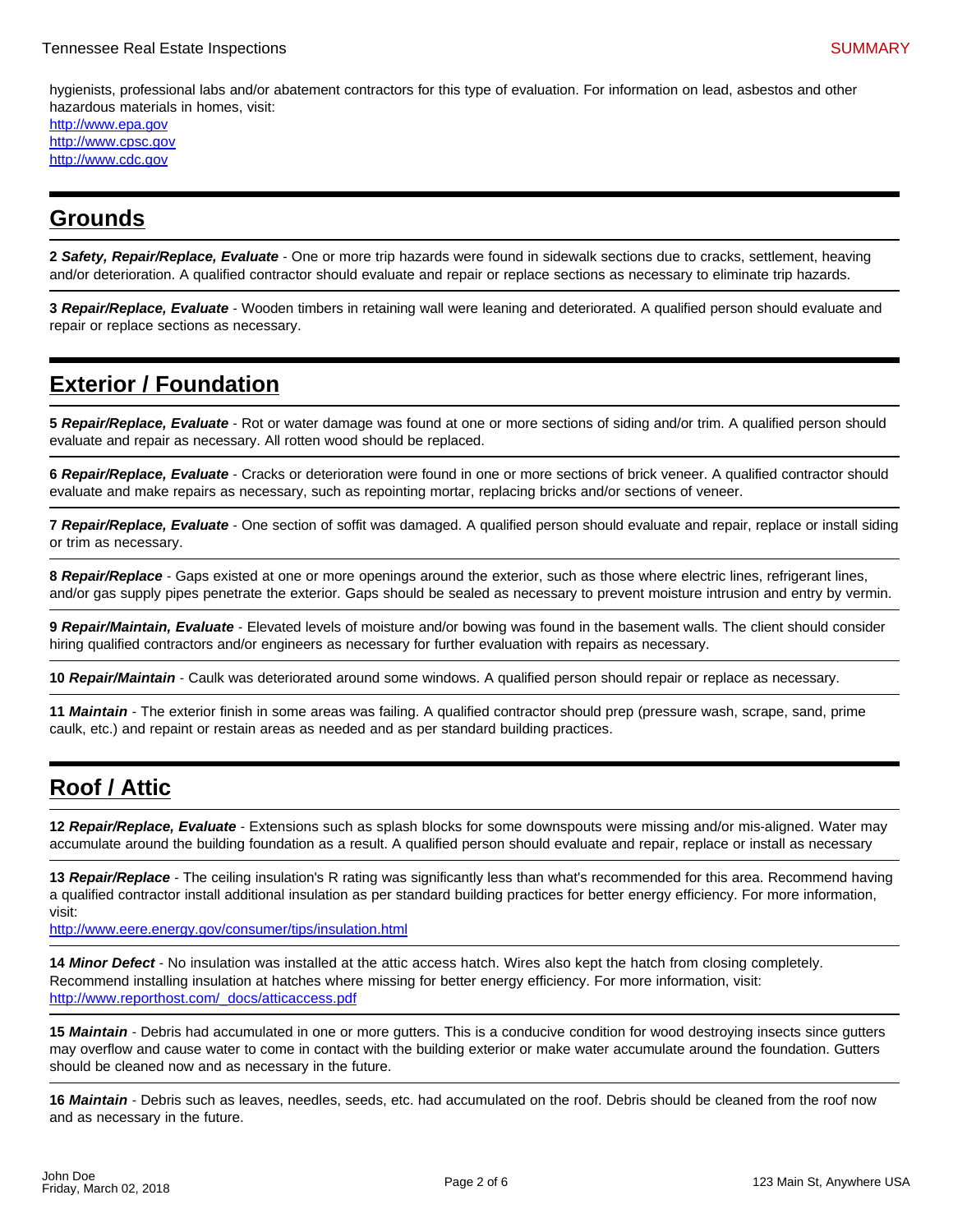## **Electric**

**18 Safety, Repair/Replace, Evaluate** - One or more overcurrent protection devices (circuit breakers or fuses) in panel #A were "double tapped", where 2 or more wires were clamped in a terminal designed for only one wire. This is a safety hazard since the bolt or screw may tighten securely against one wire, but leave others loose. Arcing, sparks and fires may result. A qualified electrician should evaluate and repair as necessary.

**19 Safety, Repair/Replace, Evaluate** - Based on the age and/or appearance of panel #A recommend having a qualified electrician replace this panel with a modern panel. If the panel isn't replaced, then a qualified electrician should evaluate and make repairs as necessary.

**20 Safety, Repair/Replace, Evaluate** - A ground fault circuit interrupter (GFCI) electric receptacle wouldn't reset in the basement. This is a safety hazard due to the risk of shock. A qualified electrician should evaluate and repair as necessary.

**21 Safety, Repair/Replace, Evaluate** - One or more electric receptacles at the kitchen had no visible ground fault circuit interrupter (GFCI) protection. This is a safety hazard due to the risk of shock. Recommend having a qualified electrician evaluate to determine if GFCI protection exists, and if not, repair as necessary. For more information, visit: [http://www.mikeholt.com/documents/nec/pdf/GFCI\\_requirement\\_page2.pdf](http://www.mikeholt.com/documents/nec/pdf/GFCI_requirement_page2.pdf)

**22 Safety, Repair/Replace, Evaluate** - One or more light fixtures were missing. A qualified person should evaluate and repair or replace as necessary.

**23 Safety, Repair/Replace** - The cover to panel #A was missing or not installed. This is a safety hazard for shock. A qualified person should replace missing components as necessary.

**24 Safety, Repair/Replace** - One or more screws used to secure the cover to panel #B were too long. This is a safety hazard for shock since the screw(s) may cut through the wire insulation and cause a short circuit. Long and/or pointed crews should be replaced as necessary with the correct screws. A qualified person should repair as necessary, such as moving conductors inside the panel, so screws don't come in contact with the conductors.

**25 Safety, Repair/Replace** - No electric receptacles were visible in the bathrooms. This is an inconvenience and potential safety hazard since it may result in extension cords being used. Recommend having a qualified electrician install ground fault circuit interrupter (GFCI) protected receptacle(s) as per standard building practices.

**26 Safety, Repair/Replace** - One or more smoke detectors didn't respond when tested. A qualified person should evaluate and replace smoke detectors, replace batteries or make repairs as necessary. For more information, visit: <http://www.cpsc.gov/cpscpub/pubs/5077.html>

**27 Repair/Replace, Evaluate** - The legend for overcurrent protection devices (breakers or fuses) in panels #A and C were missing and/or substandard. Recommend installing, updating or correcting the legend as necessary so it's accurate. Evaluation by a qualified electrician may be necessary.

# **Plumbing / Fuel Systems**

**28 Repair/Replace** - One or more outside faucets weren't anchored securely to the structure's exterior. Fasteners should be installed or replaced as necessary so faucets are securely anchored to prevent stress on plumbing supply lines and possible leaks.

### **Water Heater**

**29 Safety, Repair/Replace** - No drain line was installed for the temperature-pressure relief valve. This is a potential safety hazard due to the risk of scalding if someone is standing next to the water heater when the valve opens. A qualified plumber should install a drain line as per standard building practices. For example, extending to 6 inches from the floor, or routed so as to drain outside.

## **Heating**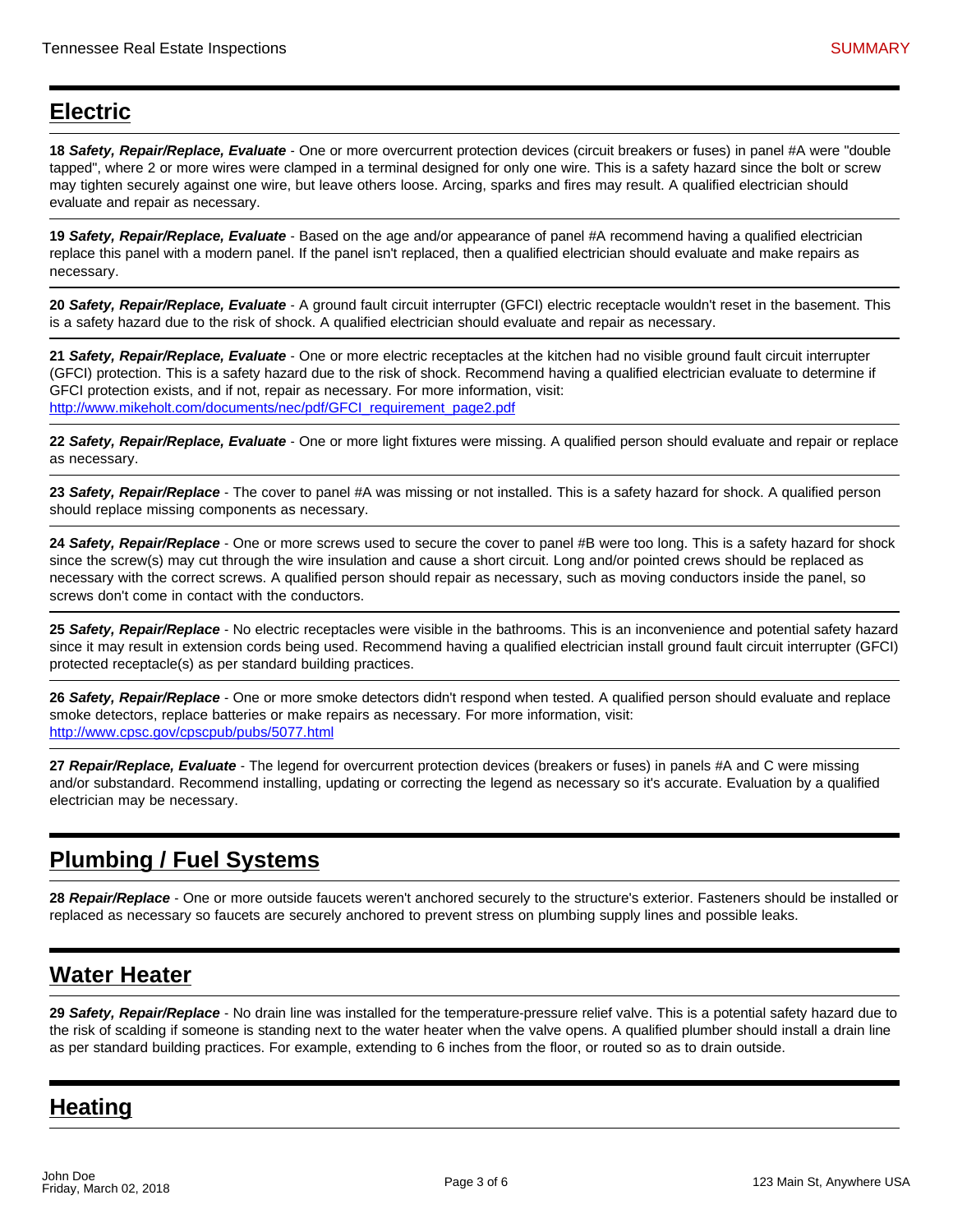**31 Repair/Maintain, Evaluate** - The last service date of this system appeared to be more than one year ago, or the inspector was unable to determine the last service date. The client should ask the property owner when it was last serviced. If unable to determine the last service date, or if this system was serviced more than one year ago, a qualified contractor should service this system and make repairs if necessary. This servicing should be performed annually in the future.

**32 Maintain** - One or more air filters were dirty. A qualified person should replace filter(s) as necessary. Filters should be checked monthly and maintained as necessary in the future.

# **Cooling / Heat Pump**

**34 Repair/Replace** - Insulation for the outside condensing unit's refrigerant lines was deteriorated in areas. This may result in reduced efficiency and increased energy costs. A qualified person should replace insulation as necessary.

**35 Repair/Maintain, Evaluate** - The last service date of this system appeared to be more than one year ago, or the inspector was unable to determine the last service date. The client should ask the property owner when it was last serviced. If unable to determine the last service date, or if this system was serviced more than one year ago, a qualified contractor should service this system and make repairs if necessary. This servicing should be performed annually in the future.

**36 Minor Defect, Evaluate** - The condensate line in the attic has substandard slope. Drain lines should be installed pitched toward their discharge point. Manufacturers often recommend a drop of about ¼-inch per foot; most codes allow for 1/8-inch per foot. Recommend further evaluation by a qualified professional with repairs as necessary.

# **Stove / Chimney**

**39 Safety, Repair/Replace, Evaluate** - The wood stove's door gasket at location # A was deteriorated and/or missing. Leaks around the door may exist and efficiency may be reduced. A qualified contractor should evaluate and repair as necessary. For more information, visit:

<http://www.woodheat.org/maintenance/maintenance.htm>

**40 Safety, Repair/Replace, Evaluate** - The inspector was unable to determine if flue(s) had significant amounts of accumulated creosote. Recommend that a qualified contractor inspect, and clean and repair if necessary.

**41 Repair/Replace, Evaluate** - The masonry chimney crown at location #A was deteriorated and/or substandard. The crown is meant to keep water off of the chimney structure. The chimney can be damaged by wet masonry going through freeze-thaw cycles. A properly constructed chimney crown should:

- Be constructed using either pre-cast concrete slabs, cast-in-place steel reinforced concrete, solid stone, or metal
- Be sloped down from the flue a minimum of 3 inches of fall per foot of run
- Extend a minimum of 2-1/2 inches beyond the face of the chimney on all sides
- Not directly contact the flue liner (if installed), and this gap should be filled with flexible caulk
- Have flashing installed between the bottom of the crown and the top of the brick chimney

A qualified chimney service contractor or mason should evaluate and repair or replace the crown as necessary.

**42 Repair/Replace** - Firebricks lining the woodstove at location #A are cracked and/or broken. A qualified person should replace firebricks as necessary.

**43 Repair/Maintain** - The rain cap for the chimney flue at location #A was missing. They prevent the following:

- Rainwater entering flues and mixing with combustion deposits, creating caustic chemicals which can corrode flues
- Rainwater entering flues and causing damage to masonry from freeze-thaw cycles

A qualified person should install or replace rain caps, or make repairs where necessary.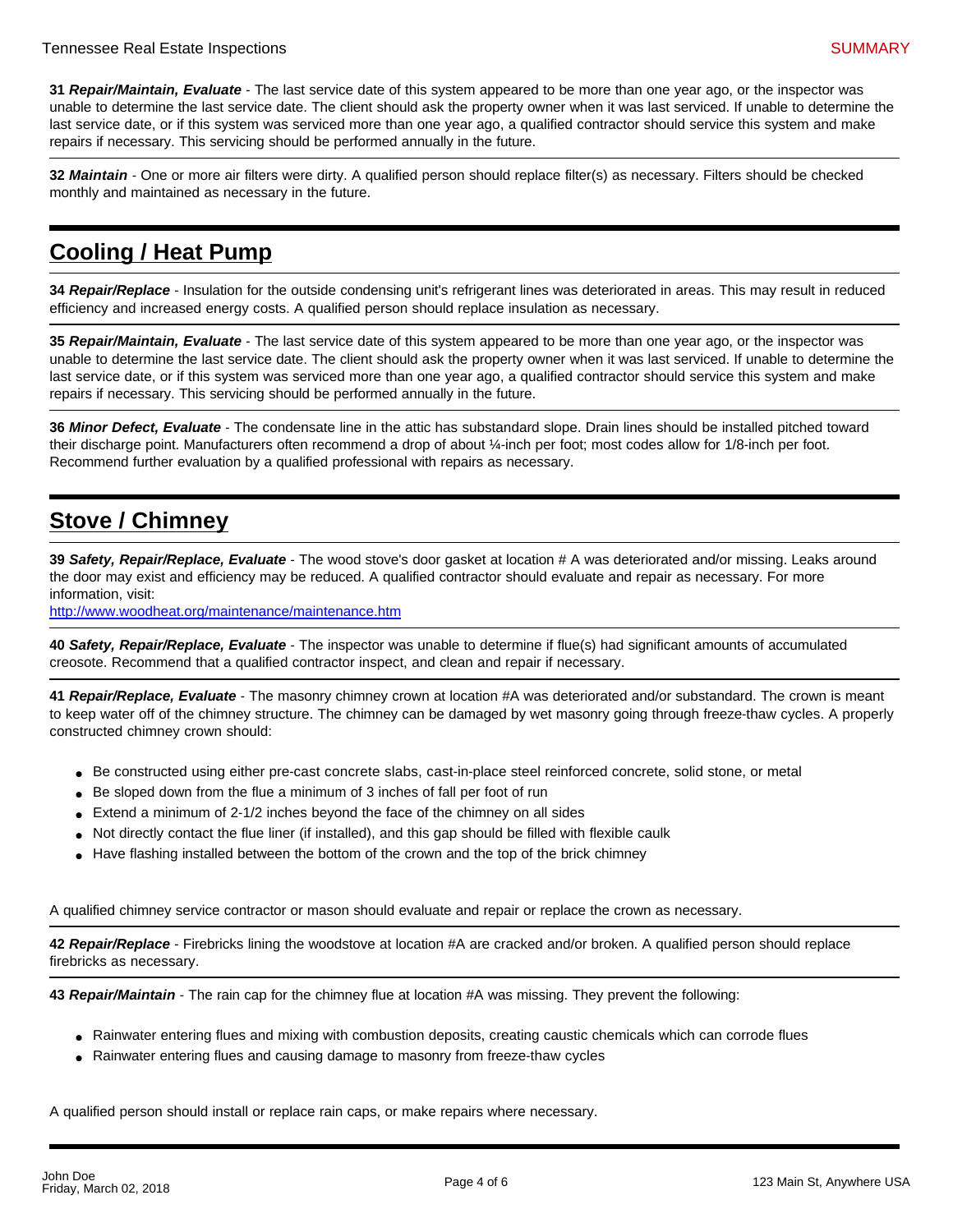#### **Kitchen**

**45 Repair/Replace, Evaluate** - The dishwasher was inoperable. A qualified person should evaluate and repair or replace as necessary.

**46 Repair/Replace, Evaluate** - The oven was inoperable. No electric receptacle was near enough to plug it in. A qualified person should evaluate and repair as necessary.

**47 Repair/Replace, Evaluate** - The refrigerator's ice maker was inoperable. A qualified person should evaluate and repair as necessary.

**48 Repair/Replace** - Some components were missing from one or more cabinets. Missing shelving and/or components should be replaced, and by a qualified contractor if necessary.

**49 Repair/Replace** - Refrigerator shelving was damaged and should be replaced or repaired as necessary.

## **Bathrooms / Laundry / Sinks**

**50 Repair/Replace, Evaluate** - Leaking or dripping was found at the bathtub supply valves at location #. A qualified plumber should evaluate and repair as necessary.

**51 Repair/Replace, Evaluate** - There was no water from the faucet at the shower at location #B. A qualified person should evaluate and repair as necessary.

**52 Repair/Replace** - The sink drain stopper mechanisms at locations #A and B were missing and/or damaged. A qualified person should repair or replace as necessary.

**53 Repair/Replace** - The bathrooms with showers at locations #A and B didn't have exhaust fans installed. Moisture accumulation will occur and may damage the structure. Even if the bathroom has a window that opens, it likely does not provide adequate ventilation, especially during cold weather when the window is closed. A qualified contractor should install exhaust fans as per standard building practices where missing in bathrooms with showers.

**54 Repair/Maintain** - The grout between the shower enclosure and the floor at location #A was deteriorated. A qualified person should repair as necessary.

**55 Evaluate** - The toilet at location #B had no water supply and could not be fully evaluated. The shut-off valve(s) may be turned off, or repairs may be necessary. The client should ask the property owner about this, and have a qualified plumber evaluate and repair if necessary.

### **Interior Rooms / Areas**

**56 Safety, Repair/Replace** - One or more exterior doors had deadbolts installed with no handle, and require a key to open them from both sides. This can be a safety hazard in the event of a fire when the key is not available. The door cannot be used as an exit then, causing entrapment. Key-only deadbolts should be replaced with deadbolts that have a handle on the inside on exterior doors in rooms with no other adequate egress nearby.

**57 Safety, Repair/Replace** - Carpeting in one or more areas was loose and posed a trip hazard. A qualified contractor should repair or replace as necessary.

**58 Safety, Repair/Replace** - Handrails at one or more flights of stairs were loose. This is a safety hazard. A qualified person should repair or replace as necessary and as per standard building practices.

**59 Repair/Replace, Evaluate** - The wood windows that were built to open wouldn't open. A qualified person should evaluate and repair as necessary.

**60 Repair/Replace, Evaluate** - Floors in one or more areas were not level. A qualified contractor should evaluate and make repairs as necessary.

**61 Repair/Replace, Evaluate** - The front door's storm door will not close completely. Recommend repair or replacement by a qualified professional.